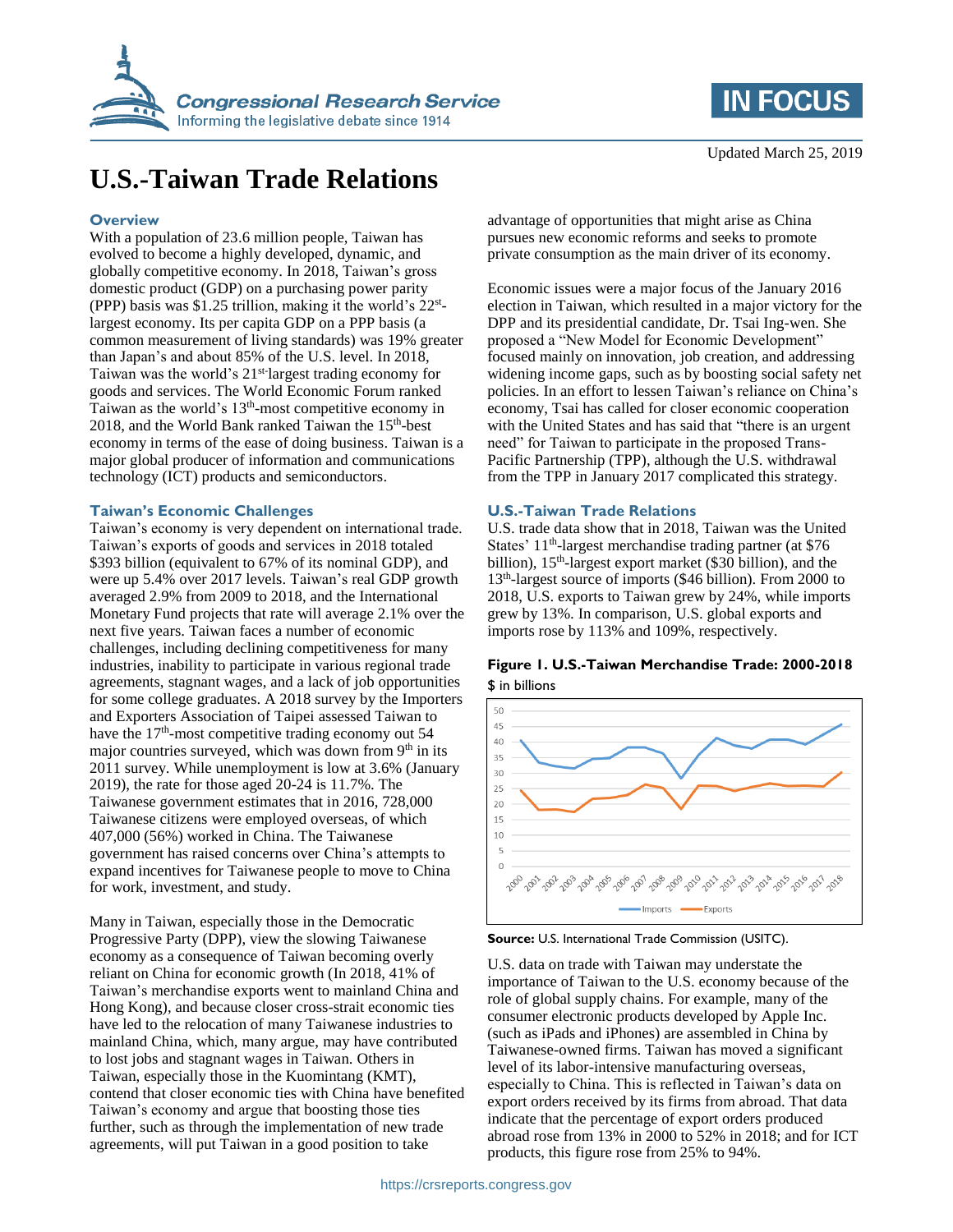Taiwan government data indicate that its manufacturing firms received export orders from the United States worth \$146 billion in 2018, which was more than three times larger than official U.S. data on its imports from Taiwan in 2018. From 2000 to 2018, U.S. orders to Taiwanese firms increased by 199%. The United States is the largest source of Taiwan's export orders, accounting for 29% of the total in 2018 (China and Hong Kong together accounted for 25%). This indicates that U.S.-Taiwan commercial ties are significantly greater (and more complex) than are reflected in standard bilateral trade data. Cumulative U.S. FDI flows to and from Taiwan through 2017 (on a historical-cost basis) totaled \$17 billion and \$22.4 billion, respectively.

**Figure 2. Comparison of U.S. Export Orders Placed with Taiwanese Firms and U.S. Data on Merchandise Imports from Taiwan: 2000-2018 (\$billions)**



**Source**: Taiwan export order data are from the Taiwan Ministry of Economic Affairs. Data on U.S. imports are from the USITC.

#### **Taiwan's Dilemma on Trade**

Taiwan's economy is heavily dependent on trade. Yet, its share of global merchandise exports fell from a peak of 2.5% in 1993 to 1.6% in 2018. Taiwanese officials attribute this trend in part to the proliferation of bilateral and regional free trade agreements (FTAs), especially among other major Asia-Pacific economies. Taiwan is currently not a party to these FTAs, in large part, it is believed, because China often pressures other countries to avoid signing trade deals with Taiwan. Taiwanese officials have expressed concern that its exclusion from FTAs could hurt the long-term competitiveness of many Taiwanese industries, which could reduce trade flows and diminish economic growth. To illustrate, countries with FTAs often reduce most or all of their tariff levels to zero. If Taiwan is not an FTA member, its products will be assessed the non-FTA (and thus higher) tariffs.

Taiwan has sought to boost commercial ties with China in order to help its firms take advantage of the opportunities arising from China's large and rapidly growing economy and to help reduce political tensions with China (including the hope that by expanding economic ties, China will lessen its opposition to Taiwan's attempts to negotiate FTAs). After coming into office in 2008, Taiwanese President Ma Ying-jeou sought to expand cross-strait commercial ties by lifting restrictions on direct trade, transportation, and postal links. He further proposed an Economic Cooperation Framework Agreement (ECFA) with China, described as a plan to significantly liberalize trade and investment barriers

over time. ECFA negotiations began in January 2010 and concluded in June 2010. The ECFA identified four main agreements that would be negotiated: trade in goods, trade in services, investment, and dispute settlement.

Following the signing of the ECFA, press reports indicated that China appeared to be less opposed to Taiwan seeking trade agreements with other countries, which Taiwan often refers to as "economic cooperation agreements." Taiwan concluded such agreements with New Zealand and Singapore in 2013. China-Taiwan trade relations soured in the spring of 2014 when consideration of a cross-straits Trade in Services Agreement (TiSA) by Taiwan's Legislative Yuan led to widespread protests (the "Sunflower Movement") and forced the government to suspend a vote on TiSA. Since then, cross-strait initiatives to boost commercial ties appear to have been put on hold.

The DPP has sought to maintain stable economic relations with China, but has not indicated whether it plans to reconsider the TISA agreement or pursue a new goods agreement under ECFA. President Tsai has not explicitly reaffirmed Taiwan's acceptance of the "1992 consensus" (where the two sides essentially agreed that there was one China but two interpretations), and this appears to have angered Chinese authorities enough so that they may have imposed restrictions on mainland tourists visiting Taiwan (arrivals from the mainland fell from 4.2 million in 2015 to 2.7 million in 2018, a 36% drop).

#### **Recent U.S. Trade Action and Taiwan**

The Trump Administration has pursued a number of trade policies that could hurt Taiwan's economy. In March 2018, President Trump imposed increased tariffs on U.S. imports of steel (by 25%) and aluminum (10%) under Section 232. In August 2017, the Trump Administration initiated a Section 301 investigation of China's policies on intellectual property, forced technology transfer, and innovation that may harm the U.S. economy, and it has subsequently increased tariffs on \$250 billion worth of products from China. China has raised tariffs on \$110 billion worth of imports from the United States. These tit-for-tat retaliation measures could disrupt global supply chains where Taiwanese firms play a significant role, especially for products assembled in China and exported to the United States. A January 2019 business survey by the American Chamber in Taipei found that 45.8% of those surveyed said they were very or somewhat confident about the economic prospects in Taiwan for 2019, a 10 percentage point drop from last year, caused in part by the ongoing U.S.-China trade conflict.

Several Members of Congress have expressed support for boosting commercial relations with Taiwan, including a U.S.-Taiwan FTA. Taiwan's trade barriers on U.S. agricultural products (in particular on U.S. beef and pork products containing ractopamine) are a major source of bilateral trade tensions.

**Wayne M. Morrison**, Specialist in Asian Trade and Finance